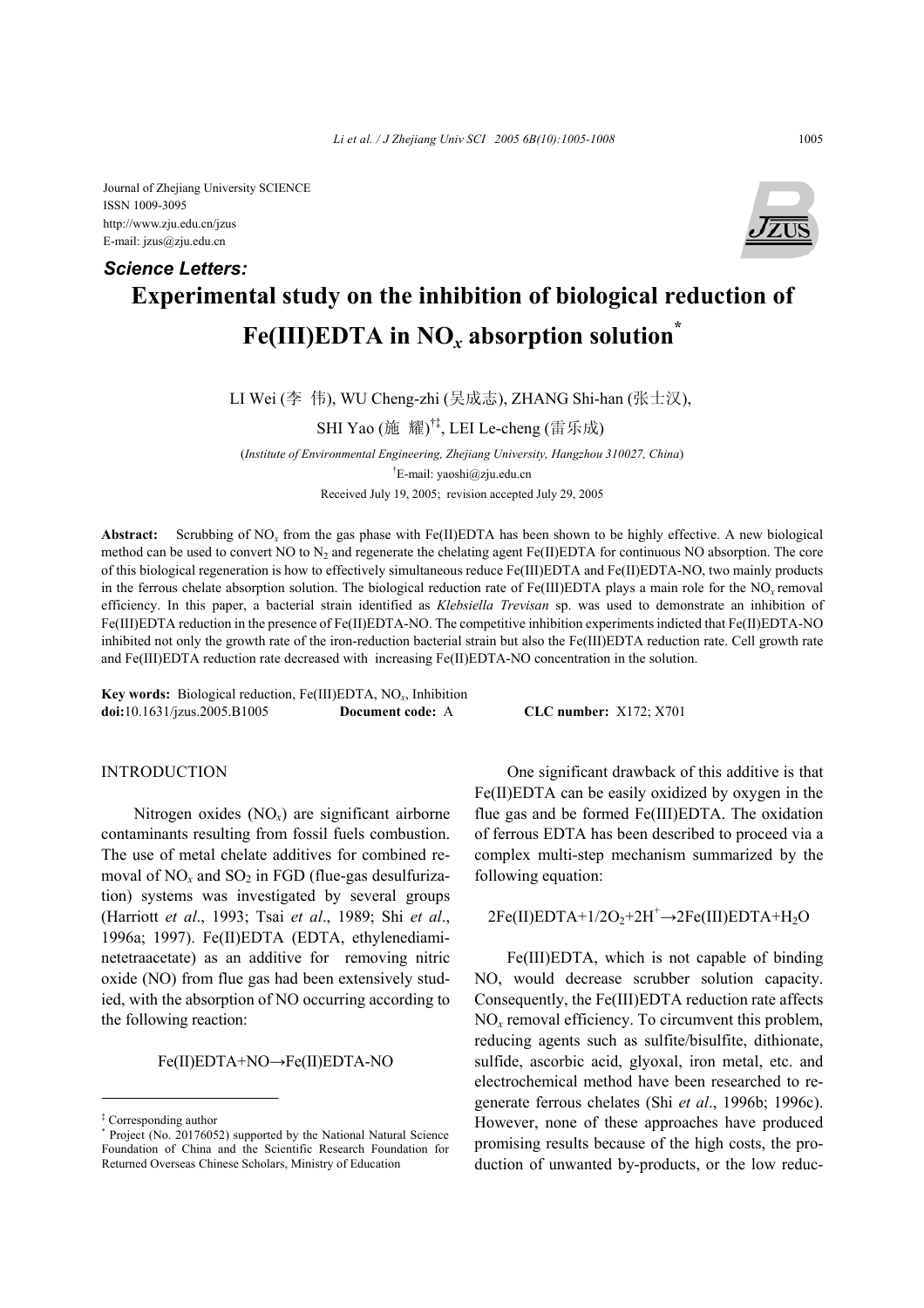tion rate. Recently, a new approach to reduce Fe(III)EDTA using cultivated active sludge containing iron-reducing bacteria (Li *et al*., 2003), is now being researched. The biological process can be expressed by the equation:

Fe(III)EDTA+Electronic donor Hicroorganism Fe(II)EDTA

In our previous studies, a bacterial strain identified as *Klebsiella Trevisan* sp. isolated from mixed cultures could be employed effectively to reduce Fe(III)EDTA (Jing *et al*., 2004a). The ferric ion, serving as a terminal electron acceptor, is reduced to ferrous ion, so that Fe(II)EDTA can be regenerated. In the metal chelate absorption process, the main complex, Fe(II)EDTA-NO, which can also serve as a terminal electron acceptor, may have some effects on the biological reduction of Fe(III)EDTA. However, to the best of our knowledge, there are no reports on the inhibition of *Klebsiella Trevisan* sp. cell growth and biological reduction of Fe(III)EDTA by Fe(II)EDTA-NO. In order to get better insight into the biological reduction of Fe(III)EDTA, a competitive inhibition study would be conducted in this work.

## MATERIALS AND METHODS

#### **Chemicals**

Disodium ethylenediaminetetraacetate (Na<sub>2</sub>EDTA, 99.95%), FeCl<sub>3</sub>⋅6H<sub>2</sub>O (99.5%), D-glucose (99.5%, cell culture tested) were from Shanghai Chemical Reagent Co., China. All other chemicals were analytical grade reagents.

### **Bacterial strains**

Bacterial strains were isolated from mixed culture with terminal electron acceptors of Fe(III)EDTA. The strain is rod-form and Gram negative, 1.0  $\mu$ m in diameter and 3.0  $\mu$ m in length, mono, binary or short catenarin-arrange, nonmotile and without gemma, and was identified as *Klebsiella Trevisan* sp. Detailed physiological properties can be found in our previous paper (Jing *et al*., 2004a). Enrichment of bacterial strains was done in 250 ml conical flasks containing 100 ml basal medium at 40 °C and shaked at 140 r/min in a rotary shaker. Cells in the medium were harvested by centrifugation at 5000 r/min for 15 min and washed twice with 0.1 mol/L phosphate buffer (pH 7.0), and then suspended in the phosphate buffer at certain concentration for use. Details of the process can be found in Jing *et al*.(2004b).

#### **Analytical methods**

The concentration of ferrous irons and total irons in solution was determined by the 1,10-phenanthroline colorimetric method at 510 nm. The concentration of Fe(II)EDTA-NO was measured by a model 723A spectrophotometer at 420 nm. The concentration of cells was determined from the linear relationship between the optical density at 610 nm  $(OD<sub>610</sub>)$  and dry cell weight.

#### **Experiments**

The complex of Fe(III)EDTA was prepared with equal mol FeCl<sub>3</sub>⋅6H<sub>2</sub>O and Na<sub>2</sub>EDTA.

Preparation of Fe(II)EDTA-NO solution: NO was bubbled through a solution of ferrous EDTA until full breakthrough of NO was observed in the sparging vessel effluent. The prepared solution was stored in a glass serum vials under  $N_2$  positive pressure to avoid oxidation of ferrous EDTA in solution. Details of the process can be found in Jing *et al*.(2004c).

The inhibition experiment was conducted in 50 ml conical flasks sealed with teflon-coated rubber septa in a gyrating shaker at 140 r/min and temperature of 40 °C. The anaerobic condition was obtained by replacing the air above the solution surface with oxygen-free nitrogen gas. Glucose was added in the amount of 1000 mg/L to supply electron acceptor for biological reduction. Twelve mmol/L Fe(III)EDTA and certain concentration of Fe(II)EDTA-NO were added to the solution. The total solution volume was 50 ml, and 140 mg/L cells were inoculated. The experiments were repeated in the same conditions, and the data in this paper were average ones. The maximum relative standard deviation (*RSD*<sub>max</sub>) was showed in the figures.

## RESULTS AND DISCUSSION

The growth of cells in flask containing 12 mmol/L Fe(III)EDTA with different concentration of Fe(II)EDTA-NO is shown in Fig.1. It was found that Fe(II)EDTA-NO inhibited the cell growth of *Kleb-*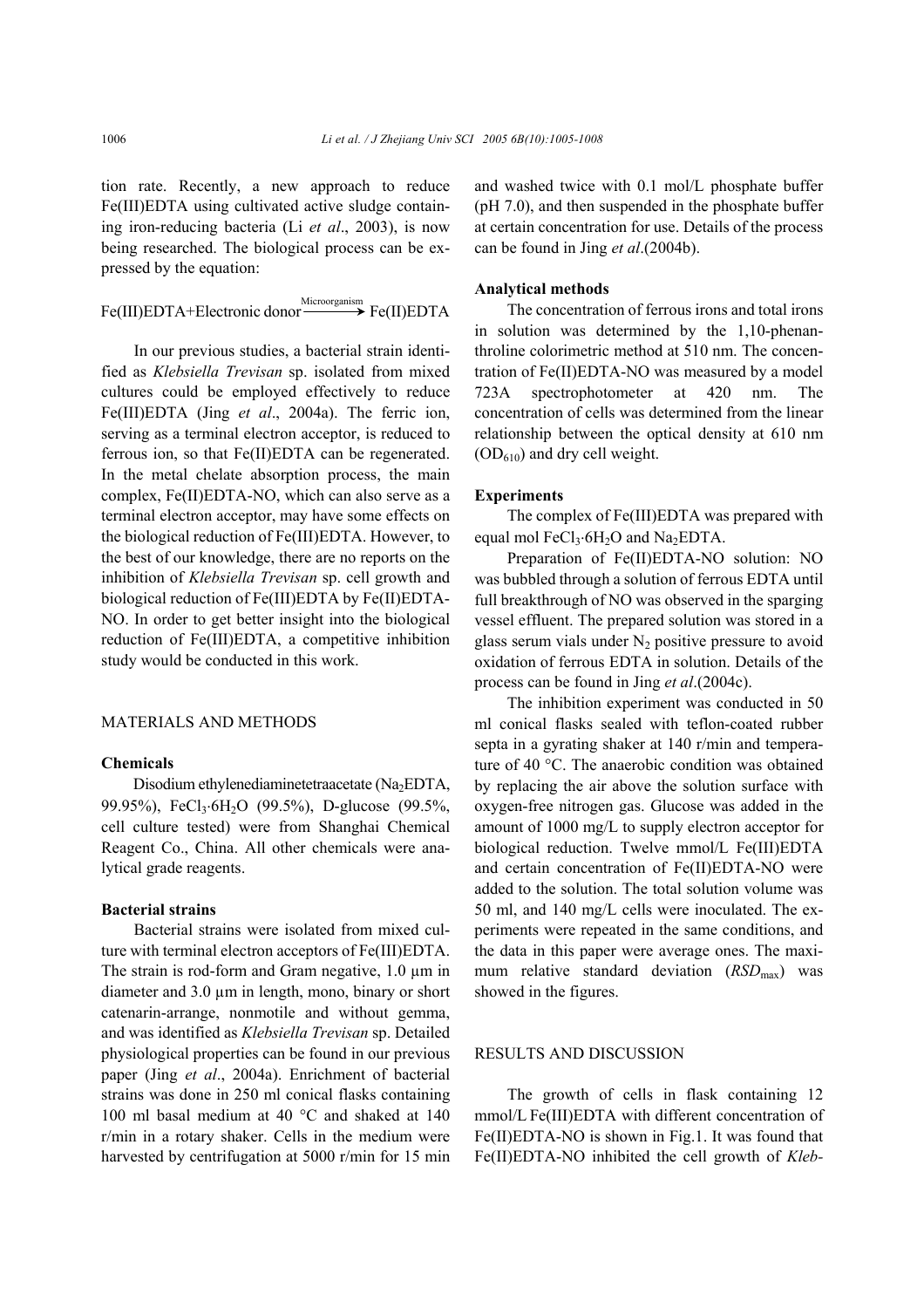*siella Trevisan* sp. and that the cell growth rate decreased with the concentration of Fe(II)EDTA-NO. Several distinct phases (lag phase, exponential phase, declining growth phase and stationary growth phase) of cell growth could be observed when there was no Fe(II)EDTA-NO present. There was an initial lag phase, followed by an exponential growth phase when cell concentration increased exponentially, following which was a short phase of declining growth, and then a stationary phase, and the highest cell concentration was obtained finally. The cell growth period changed when Fe(II)EDTA-NO was present. When the concentration of Fe(II)EDTA-NO was 0.75 mmol/L, the phase of cell growth was not distinct. The exponential phase of cell growth was obviously delayed when 1.50 mmol/L Fe(II)EDTA-NO was present. The final cell concentration was also decreased when Fe(II)EDTA-NO was present. The cell concentration only increased 82 mg/L in 9 h in the solution when the initial Fe(II)EDTA-NO concentration was 1.50 mmol/L, but increased about 180 mg/L when there was no Fe(II)EDTA-NO present.



**Fig.1 Curve of cells growth in Fe(III)EDTA solution containing Fe(II)EDTA-NO (***T***=313 K, [Fe(III)EDTA]=12 mmol/L)** 

The cell concentration and Fe(II)EDTA-NO concentration was monitored during inoculation of microbial cells into solution containing Fe(II)EDTA-NO at initial concentration of 1.50 mmol/L. Fig.2 shows the cell growth rate was slow when the concentration of Fe(II)EDTA-NO was higher than 0.4 mmol/L. It was also found that this bacteria could reduce Fe(II)EDTA-NO though the reduction was slow. Fe(II)EDTA-NO could be reduced totally

within 12 h when the initial concentration was 1.5 mmol/L. However, a control experiment showed that Fe(II)EDTA-NO would hardly be reduced without bacteria in this experimental condition (data not shown).



**Fig.2 Relationship between concentration of Fe(II)EDTA-NO and cells growth (***T***=313 K, [Fe(III)EDTA]=12 mmol/L)**

Fig.3 shows that the Fe(III)EDTA reduction rate was about 70% in 13.5 h when there was no Fe(II)EDTA-NO present, but the reduction rate decreased to 54.8% in the presence of 0.75 mmol/L Fe(II)EDTA-NO, and decreased to 45.2% in the presence of 1.5 mmol/L Fe(II)EDTA-NO. The main reason was that the quantities of cells decreased when there was Fe(II)EDTA-NO present, but the final concentration of cells was almost same when there was different concentration of Fe(II)EDTA-NO present. It was also found that Fe(II)EDTA-NO could weaken the ability of *Klebsiella Trevisan* sp. to re-



**Fig.3 Effect of Fe(II)EDTA-NO on the Fe(III)EDTA reduction (***T***=313K, [Fe(III)EDTA]=12 mmol/L)**